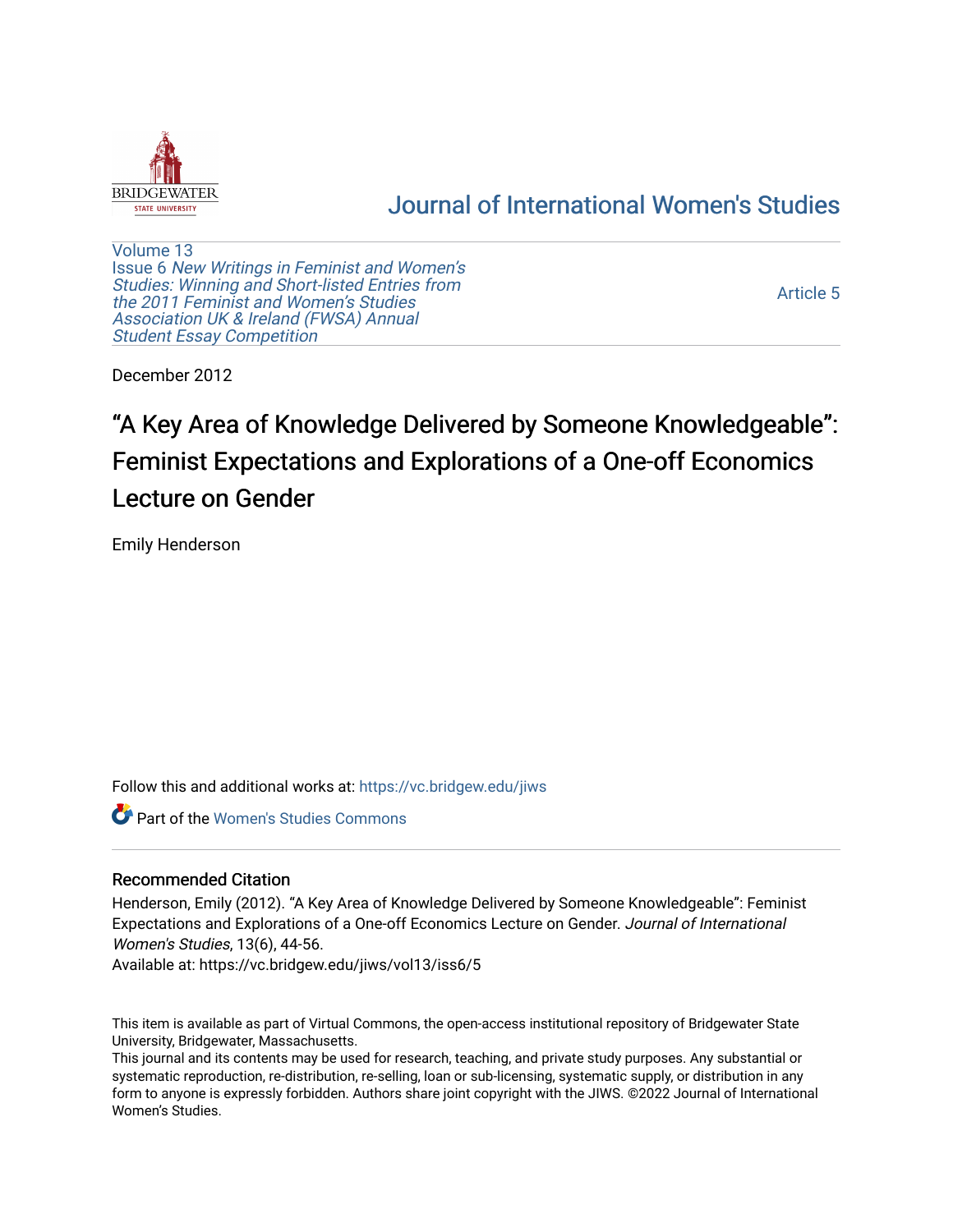### **"A key area of knowledge delivered by someone knowledgeable": Feminist Expectations and Explorations of a One-off Economics Lecture on Gender**

By Emily Henderson $<sup>1</sup>$ </sup>

#### **Abstract**

This paper explores the action of attending a visiting academic"s one-off lecture, whether in the lecture theatre or on the Internet, in order to gain knowledge from a recognised expert of an unfamiliar but relevant field of research. The actions of entering the theatre and sitting for an hour, or of clicking 'play', appear to be simple gestures for the acquisition of knowledge; this paper explores the complexity of the processes surrounding the lecture, and the way in which the lecture constructs a passive listening position for the audience. The exploration takes place in the frame of one such lecture: the inaugural lecture of the Bocconi annual series at Bocconi University, Italy, entitled "Gender Equality and Economic Development", held in 2010. The author watched this lecture on the Internet in order to gain knowledge of the place of "gender" in Development Economics; the paper represents in part the author"s struggle with expectations of a feminist stance. The paper is an attempt to find an active listening stance, and to interrogate the author"s reaction to the lecture.

The first section of the paper addresses the presentation of information in the lecture, how it is established as an Economics lecture on gender. Categories of feminist economics: access feminism, empiricist feminism, difference feminism, and the newer position of gender awareness, are aligned with the lecture. The second section, which analyses the position of the lecturer, situates the lecture in the ongoing processes that establish the lecture as an event, the lecturer as an expert in Economics. Finally, the overt agenda of the lecture, as laid out in the literature on the art of lecturing, is juxtaposed with the covert processes of academic identity construction.

*Keywords:* Gender Economics, Feminism in Academia, Lecturing

#### **Introduction**

l

*"A lecture should be an overview of a key area of knowledge delivered by someone knowledgeable in the field" [\(Exley and Dennick 10\)](#page-13-0)* 

*""Lecturing is the transference of the notes of the lecturer to the notes of the student without passing through the brains of either"" [\(ibid 3, anon.cit.\)](#page-13-0)* 

The idea of attending a one-off lecture given by a visiting academic, hoping to gain an insight into a domain that is not our home territory, is a familiar temptation for all of us. Attendance involves the simple, low-commitment gesture of entering a theatre, or of clicking "play" on a podcast, and sitting passively before a speaker in order to gain an "an overview of a key area of knowledge" from "someone knowledgeable in the field" [\(ibid 10\)](#page-13-0). Equally as

<sup>&</sup>lt;sup>1</sup> Emily Henderson is aPhD scholar at the Institute of Education, University of London. She can be reached at emily\_frascatore@hotmail.com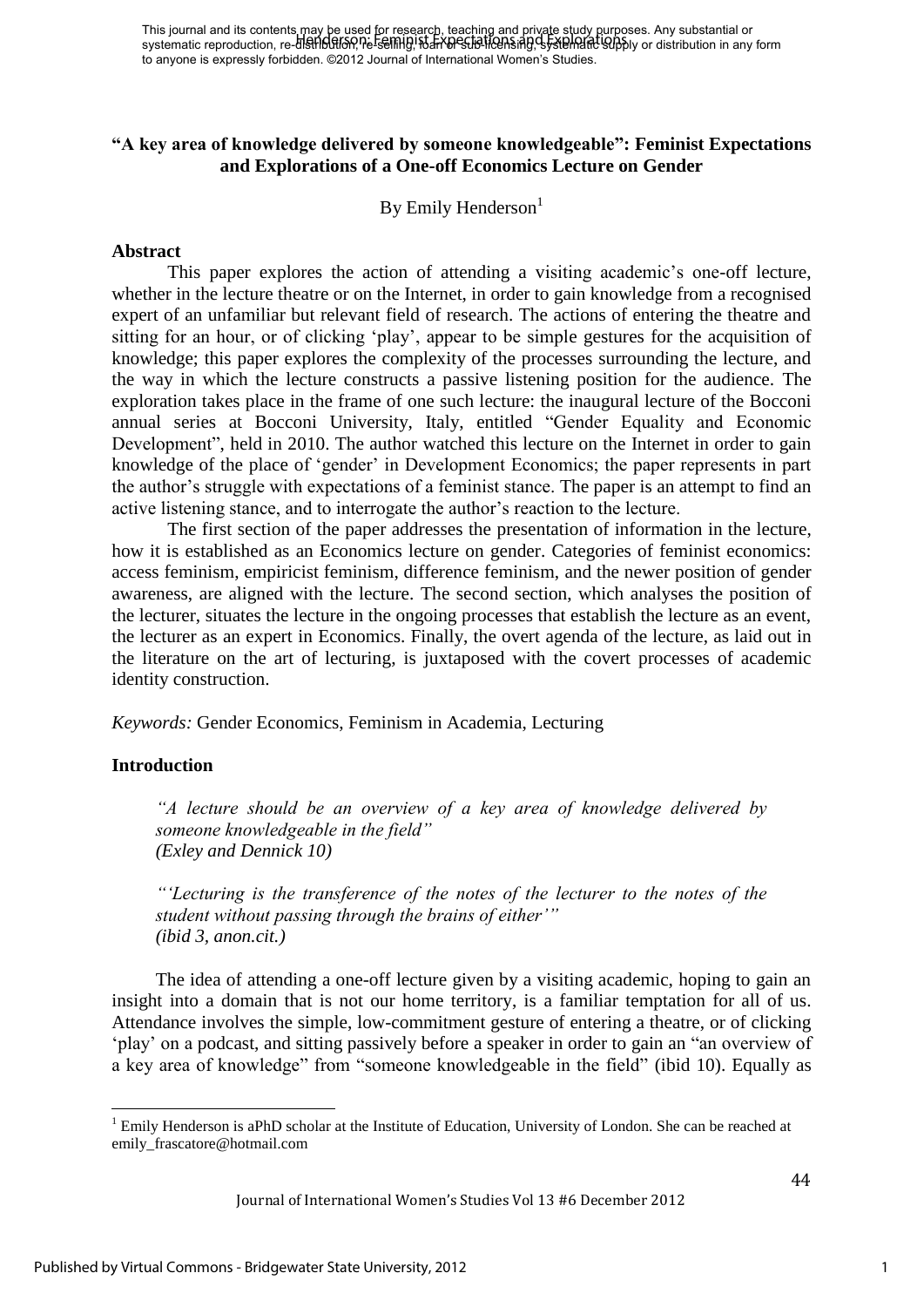familiar as the temptation to attend one of these lectures as an easy means to interdisciplinarity is the discomfort that the one-off lecture can bring. The discomfort can range from frustration at an unengaged speaker, who speaks to the converted of the discipline, boredom if the lecture title was misleading and the lecture completely irrelevant to your interests, anxiety if the lecture engages with your own topics in a way you always should have... You exit the theatre, or press 'stop', perhaps prematurely, and return to your niche – or you stay, and then perhaps borrow a recommended book from the library to read further. The audience member is positioned in a passive role, where the only active stances are in themselves prescribed: stay or leave. In this paper, I explore the visiting academic's lecture as situated in discourses of power and structures of authority, with the intended effect of resisting the prescribed passive roles and empowering the audience member to engage actively with the processes of knowledge-production and reinforcement. In keeping with the field of feminist research in Higher Education, I aim to harness "creative energy for change and critique, empowering [me] to apply political understanding to methodologies for teaching, learning, research and writing in the academy" [\(Morley and Walsh, 1995: p. 1\)](#page-13-1).

The broad questions broached in this paper circle around the lecture as a pedagogical medium: What is a lecture? What does a lecture involve? How does lecturing function? These questions are viewed through a lens that seeks out elided power structures and discourses, a lens which I employ to magnify the underlying assumptions of the answers to these questions that literature on the art of lecturing provides. I approach these broader questions through a single example of one such lecture: Esther Duflo"s inauguration of the annual Bocconi Lectures at the "Economy and Open Society Forum", Bocconi University, Milan, Italy, in 2010, with a lecture entitled "Gender Equality and Economic Development"<sup>2</sup>. I focus on this lecture because I watched it on the Internet as one such attempt to gain "an overview of a key area of knowledge" from "someone knowledgeable in the field", and my reaction to the lecture was strong enough to wish to explore it in detail. When I came upon Duflo"s lecture I was feeling that I should reach beyond my home domain of Gender and International Development into the area of Economics that engages with the same issues: so frequently did the scholarship I was reading cite papers in Economics. In an experimental mood, I typed these terms into a search engine, and the video of Duflo"s lecture came up; I had encountered her name in Development Economics papers, so I clicked 'play', and sat back to learn. The discomfort that I experienced during the lecture arose from the contradictory feelings of admiration and dissatisfaction: Admiration at this young woman, standing on a huge stage, delivering a snappy, clear lecture in a confident and informal manner; dissatisfaction at the lack of an overt political feminist stance in a lecture on gender, when I was anticipating an embodied beacon of hope for women in academia.

I present an analysis of this lecture, and so of lecturing in general, with contradiction as the point of departure: contradictory feminist positions in feminist economics, contradictions between academic embodiment and performance, contradictions in the overt and covert agendas of a lecture. Strategies are needed to unpick and expose power relations, to examine contradictory stances: the way they are structured and argued, who they include and exclude, how they permit or prevent agency. Henderson, Dudley-Evans and Backhouse define genre analysis as "concerned…with how the communicative purpose of the writer and the conventions of the discourse community are reflected in the structures of argumentation" (1993: p. [3\)](#page-13-2). Without too much emphasis on the problematic term "genre" [\(Beebee\)](#page-12-0), in the first section I examine the intersecting discourse communities of economists, feminist

<sup>&</sup>lt;sup>2</sup> The lecture can be viewed at the following link: http://www.youtube.com/watch?v=dIB8DlmaKh8.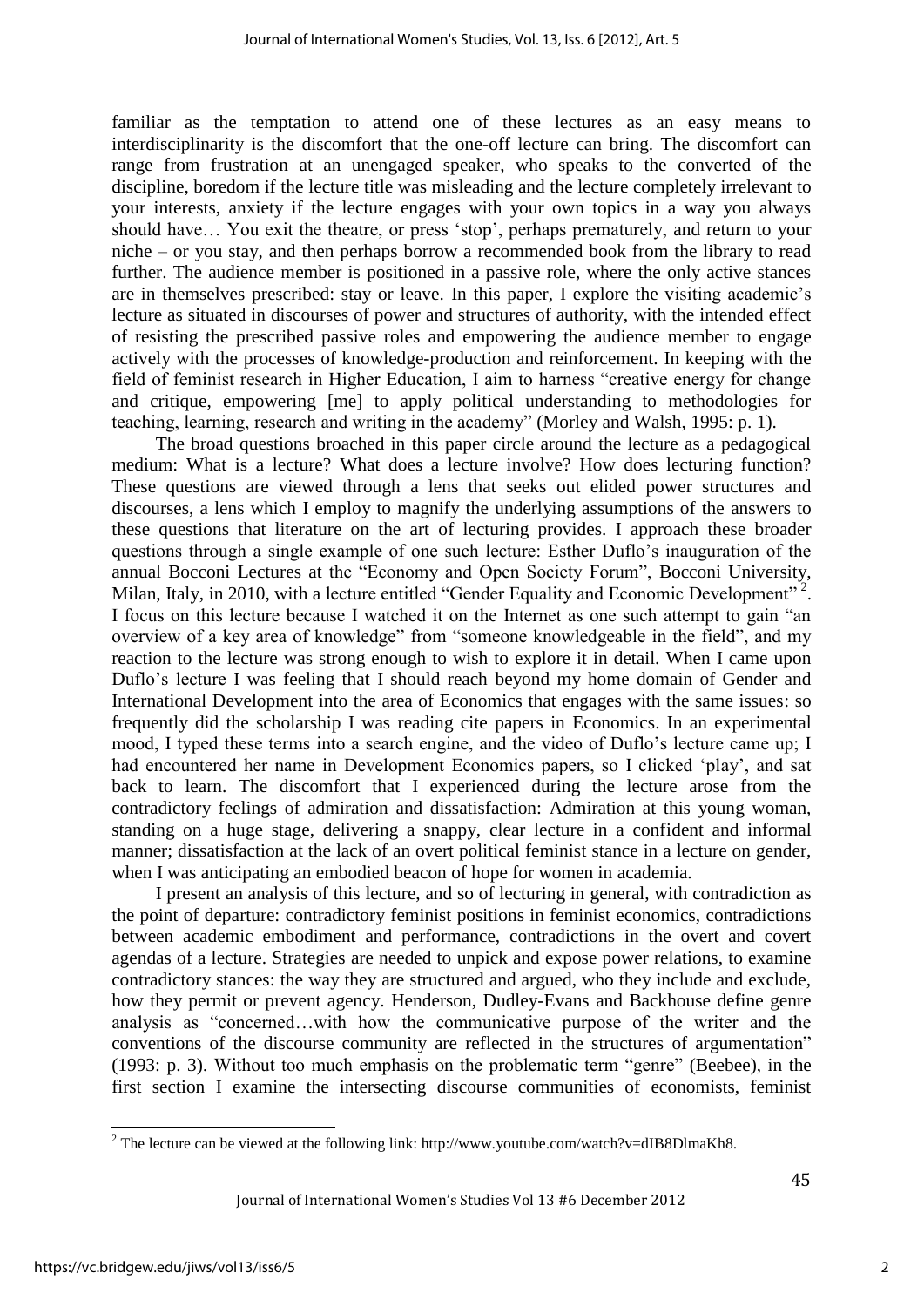economists, "Economists who also happen to be Feminists" [\(Blank and Reimers, 2003: p.](#page-12-1)  [177\)](#page-12-1), in relation to the lecture delivered by Duflo. In the second section, I situate the lecturer and the lecture in the context of academia. Here I explore the ongoing processes surrounding the lecture, and interrogate the construction of an academic identity in conjunction with gender-related work. In the final section, I situate the lecture and lecturer in the interwoven professional and academic agendas of the lecture-as-educational-medium.

#### **The Lecture: Gender Economics and Feminism**

In this section, I ask if a lecture on gender is automatically a feminist lecture, and how we can draw the answer to this question from the lecture itself, taken in isolation from the surrounding factors of embodied identity and academic context. This discussion is situated in the frame of broader questions on lecturing as a form: how does a lecture indicate its subject domain and analytical stance? How is it that examining "gender" through the lens of Development Economics can feel so different to examining 'Economics' through the lens of Gender and International Development? I first outline the way in which the lecture signposts an Economics perspective: the lens that is transparent to an Economist, but that, to non-Economist members of the audience of a visiting academic's lecture, appears unfamiliarly opaque. I explore the notion of "gender" that is defined through this lens. I then situate the lecture according to the different types of feminism that are identified in Feminist Economics (Ferber and Nelson *[Beyond Economic Man : Feminist Theory and Economics](#page-13-3)*): where Feminist Economics may catch hold of Duflo's lecture, it is not clear that Duflo is catching hold of Feminist Economics.

The lecture begins with introductory ideas of gender inequality, and identifies the way in which development theorists place gender equality and economic development in a "virtuous circle" of progress. Duflo examines how development leads to more gender equality, and then also shows that development can result in less equality. She indicates that development policy can lead to women"s empowerment, but that this empowerment has a cost, and demonstrates how this cost can be justified, using both equity and efficiency arguments. She ends by arguing that the statistical relationship between development and women"s empowerment is not strong enough to create a virtuous circle, that only an argument for empowerment policies founded on political preferences can be fully justified.

The Economics lens constructs arguments from "key neoclassical economic constructs": "…value, efficiency, and choice" [\(Strober, 2003: p. 136\)](#page-13-4). Duflo, as I will go on to show, subverts traditional ways of addressing these constructs, but her approach is recognisably within an Economics framework. Economics as a discipline has been criticised for taking material well-being as a proxy for overall well-being [\(Blank, 1993: p. 135;](#page-12-2) [Strober,](#page-13-4)  [2003: p. 136\)](#page-13-4); the studies that Duflo references during the lecture address the question of well-being in this manner. In another feminist critique of the invisibilised lens of Economics, Benería states that indicators "can not…capture a dynamic sense of empowerment at the level of individuals, households and communities" [\(20\)](#page-12-3). In the lecture, Duflo continually conflates empowerment and equality, discrimination and inequality. She uses the terms freely and interchangeably throughout the lecture; the difference lies in the fact that empowerment is a process, discrimination is an action, and equality and inequality are indivisible states. I now briefly address an example of the problematic use of indicators and proxies in the lecture.

Duflo, in an example which she admits is "caricatural", takes a local improvement in women"s property rights from a study in the Ivory Coast, and uses it metonymically to represent empowerment. The transition from local to global operates as follows: an increase in household productivity, attributable to greater female empowerment, in one study of one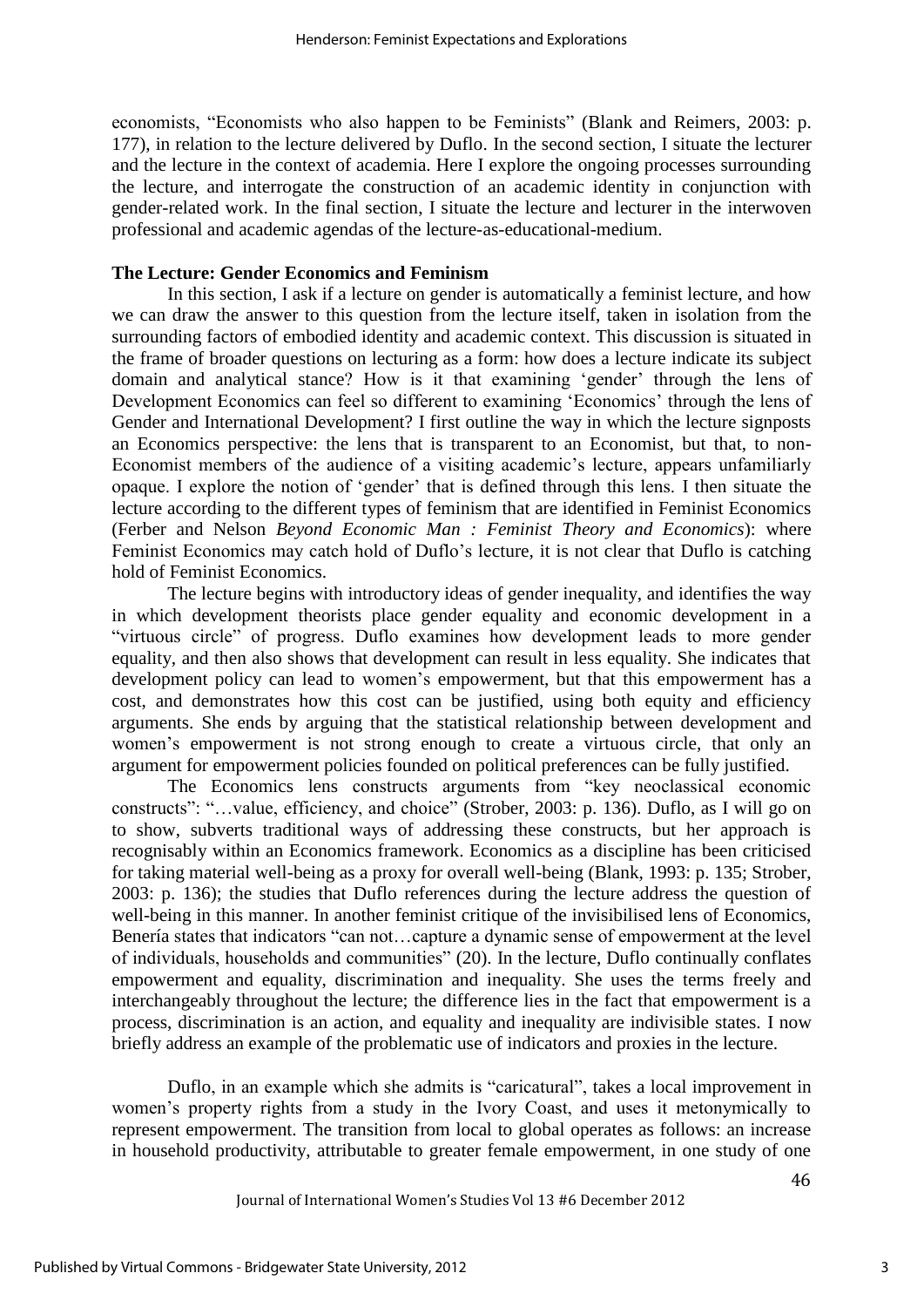part of one country, is the proxy for growth, which is in turn a proxy for development. A "critical situation" hits, drought, and the increase in "development" (i.e. growth, i.e. household productivity) is insufficient to prevent violent discrimination against girls. Development is portrayed as measurable on a continuum: the household productivity increase was 6%. Empowerment and equality (here conflated) are seen as a static state to be gained; they are indivisible. This logic denies possibility of a continuum of "critical situation" and of "empowerment": the "sacrificed girls" may be a heterogeneous group, some of whom would be spared in certain circumstances of increased empowerment and/or decreasing criticality. In the lecture, Duflo often depends on these leaps of faith, the very disempowering logic critiqued by feminist economists, to equate micro-level eventualities with macro-level concepts.

The lecture is a "gender" lecture in that Duflo is contributing to an existing debate concerning the "virtuous circle" of economic development and women"s empowerment. However, Duflo states that she is relying on arguments that can be justified through Economics logic, rather than through political or sociological means. She does not employ Economics as one of a selection of tools to argue a feminist cause, but rather will only consent to accomplish what Economics frameworks will allow her to argue. The notion of gender that Duflo depicts combines the gender-as-women approach, where women can be separated off as a group and invested in as a category, with the approach that takes gender to be a relational concept that includes both women and men. She takes care to disaggregate data by gender, so as to avoid the investment-in-women approach that seems to be associated with the virtuous circle argument that she is critiquing. There is no sense of plurality or flexibility of gender in the lecture, although there are references to gender as socially or psychologically constructed.

Feminist economics as a field has developed through conscientiously stated frameworks and ideologies (Ferber and Nelson *[Beyond Economic Man : Feminist Theory and](#page-13-3)  [Economics](#page-13-3)* (1993)*;* Ferber and Nelson *[Feminist Economics Today : Beyond Economic Man](#page-13-5)* [\(2003\);](#page-13-5) [Strassmann \(2008\);](#page-13-6) [Berik, Rodgers and Seguino \(2009\)\)](#page-12-4). The way in which Duflo engages with gender in this lecture does not proclaim feminist values, but the nature of my reaction to the lecture implies that I expected a feminist stance to be taken. I further explore this expectation in the second section of the paper, but in part the expectation is rooted in the problematic association between gender and feminism [\(Evans\)](#page-13-7), where gender, in an age of mainstreaming, has come to represent feminist concerns. In exploring further my reaction to the lecture, I began to read about feminist economics, to see if Duflo would be categorised as a feminist in Economics terms, and found that the term bears the plurality of the term "feminist", but within the discipline of Economics.

This plurality can be broadly categorised in three ways: women"s access to the economics profession, women as subject-matter in economics research, and methodologies for research that are seen as more "gynocentric" [\(Ferber and Nelson "Introduction: The](#page-13-8)  [Social Construction of Economics and the Social Construction of Gender",](#page-13-8) 2003: p. 8). These three principles formed the basis of the "manifesto" to feminist economics [\(Ferber and](#page-13-9)  Nelson "Introduction: *[Beyond Economic Man](#page-13-9)*, Ten Years Later" 29), Ferber and Nelson"s (*[Beyond Economic Man : Feminist Theory and Economics](#page-13-3)*) edited collection. Although these categories have altered over time, they are still recognisable, as seen in the 2003 sequel (*[Feminist Economics Today : Beyond Economic Man](#page-13-5)*). The existence of these three categories, which are compounded into "Feminist Economics", reveals discrepancies between different economists' conceptions of feminism and economics. I listened to the lecture again, looking for references that would situate the lecture in relation to these three categories.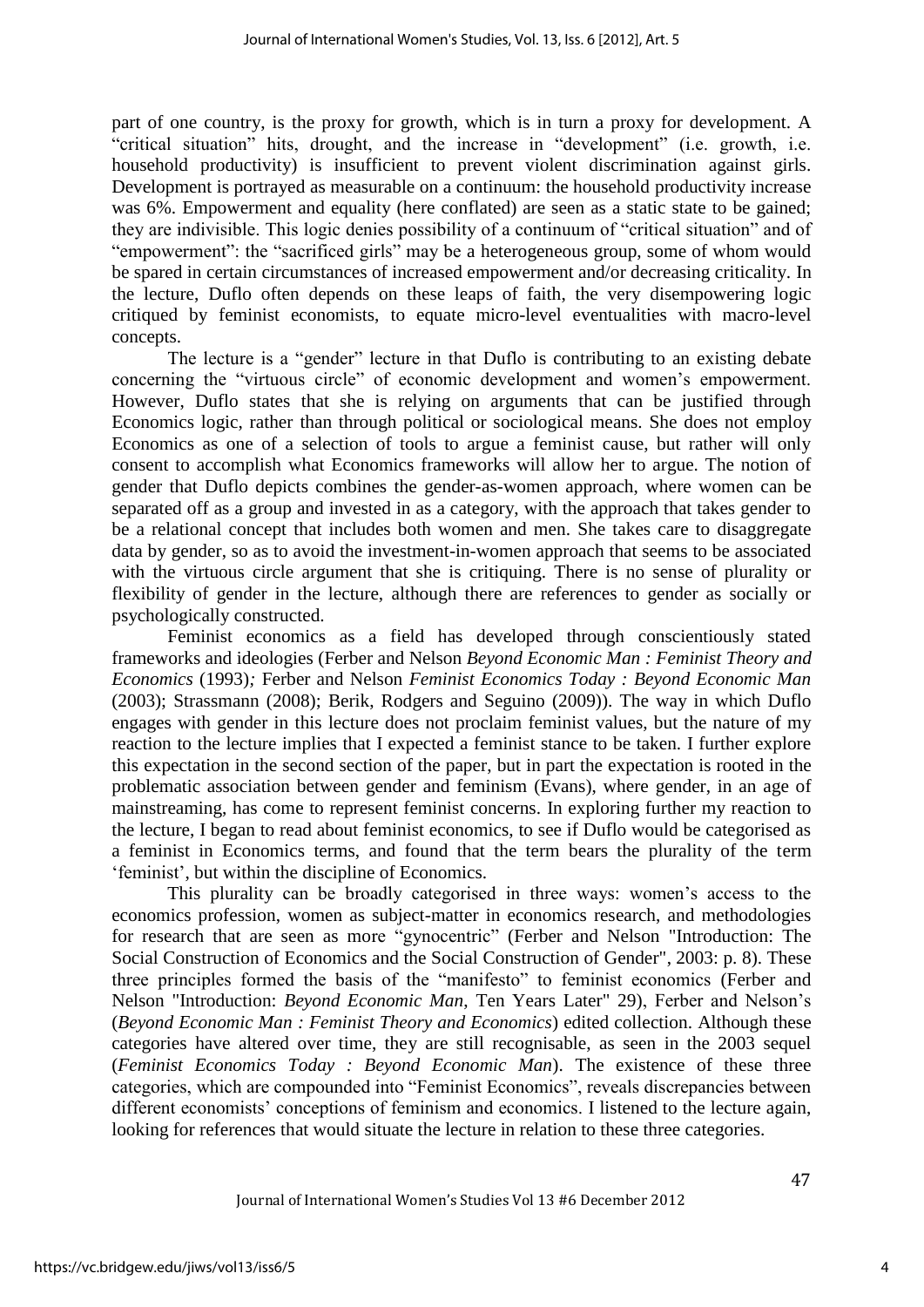The first category can be defined as encouraging women to enter and succeed in the profession; Duflo reflects feminist aims of access by referencing female economists in her lecture, including the qualifier "a very, very nice paper". This approach is fundamental for progress in access, and yet it can exist without those involved necessarily becoming aware of the significance of gender relations; this can result in a male-dominated status quo in principles, conditions, and measures of success, if not in actual numbers [\(Walsh, 1995: p.](#page-13-10)  [86\)](#page-13-10).

The second category, which has been termed "feminist empiricism" [\(Ferber and](#page-13-8)  [Nelson "Introduction: The Social Construction of Economics and the Social Construction of](#page-13-8)  [Gender" 8, from Harding 1986\)](#page-13-8), considers that "it is not the tools of the discipline that need improvement, only the way that they are applied" (ibid). It is this approach that has led to the inclusion of "women"s interests and needs" [\(Benería, 2003: p. 47\)](#page-12-3), such as unpaid labour and the family [\(Blank and Reimers,](#page-12-1) 2003), into the mainstream of economics [\(Berik, Rodgers and](#page-12-4)  [Seguino\)](#page-12-4). However, because epistemology and methodology are unaltered, there is no guarantee that women"s concerns will be fairly represented [\(Berik, Rodgers and Seguino,](#page-12-4) 2009; [Chanter,](#page-13-11) 2006). Duflo signposts her feminist empiricist position by constantly using conventional economics evaluation tools to describe traditionally non-economics topics [\(Blank and Reimers,](#page-12-1) 2003), for example analysing the family for its efficiency and its "final outcome". Duflo also demonstrates the less revolutionary side to feminist empiricism by equating economic growth with progress. In one example, women are described as "lag[ging] behind men" in employment, which implies that full paid employment is the optimal state. In another example, where Indian girls have more access to English education, the girls are "leapfrog[ging]" the boys, who must remain in Marathi schools "to continue investing in the social network". Employment opportunities are here placed above the "social network" in a hierarchy of development which holds economic growth close to its heart. Although Duflo explicitly challenges the relationship between economic growth and gender 'improvement' in the lecture"s overall argument, there is a sense that economic growth, and engagement in mechanisms that contribute to growth, must constitute positive progress.

The third category, "feminist "difference"", which focuses on methodology, views mainstream economics as a masculine domain on every level, with its roots "within the psychosocial world of men" [\(Walsh, 1995: p. 86\)](#page-13-10), and seeks to explode the neutralised gendered hegemony by suggesting alternative academic values to "objectivity, reason, and analytical enquiry" [\(Ferber and Nelson "Introduction: The Social Construction of Economics](#page-13-8)  [and the Social Construction of Gender" 9\)](#page-13-8). During the lecture, Duflo manifestly queries some of the ingrained methodologies of traditional Economics research. She shows that relationships of causality are open to interpretation, and refers to her own fallible position as researcher, by including her own study in an opposition where two economists arrived at different answers to the same question. Duflo also insists that neat models such as the virtuous circle be evaluated for their applicability, and questions the viability of sampling. These critiques are nonetheless firmly rooted in the mainstream of the Economics discipline, in that alternative disciplines are not sought out for non-Economics mechanisms of critique.

In 1993, Ferber and Nelson could hardly conceive of the possibility of shared ground between "difference" feminism and mainstream economists [\(Ferber and Nelson "Introduction:](#page-13-8)  [The Social Construction of Economics and the Social Construction of Gender" 9\)](#page-13-8). Even those who promote "feminist 'difference"" within feminist economics are astonishingly averse to admitting that progress may occur in the form of plurality. They rather seek *an* "improved economic practice" [\(Ferber and Nelson "Introduction:](#page-13-9) *Beyond Economic Man*, Ten Years [Later" 11\)](#page-13-9), "*the* best science" [\(Nelson 29, emphasis added\)](#page-13-12), "credibility within the discipline" [\(Blank and Reimers, 1993: p. 177\)](#page-12-1). This contradiction indicates that there is not only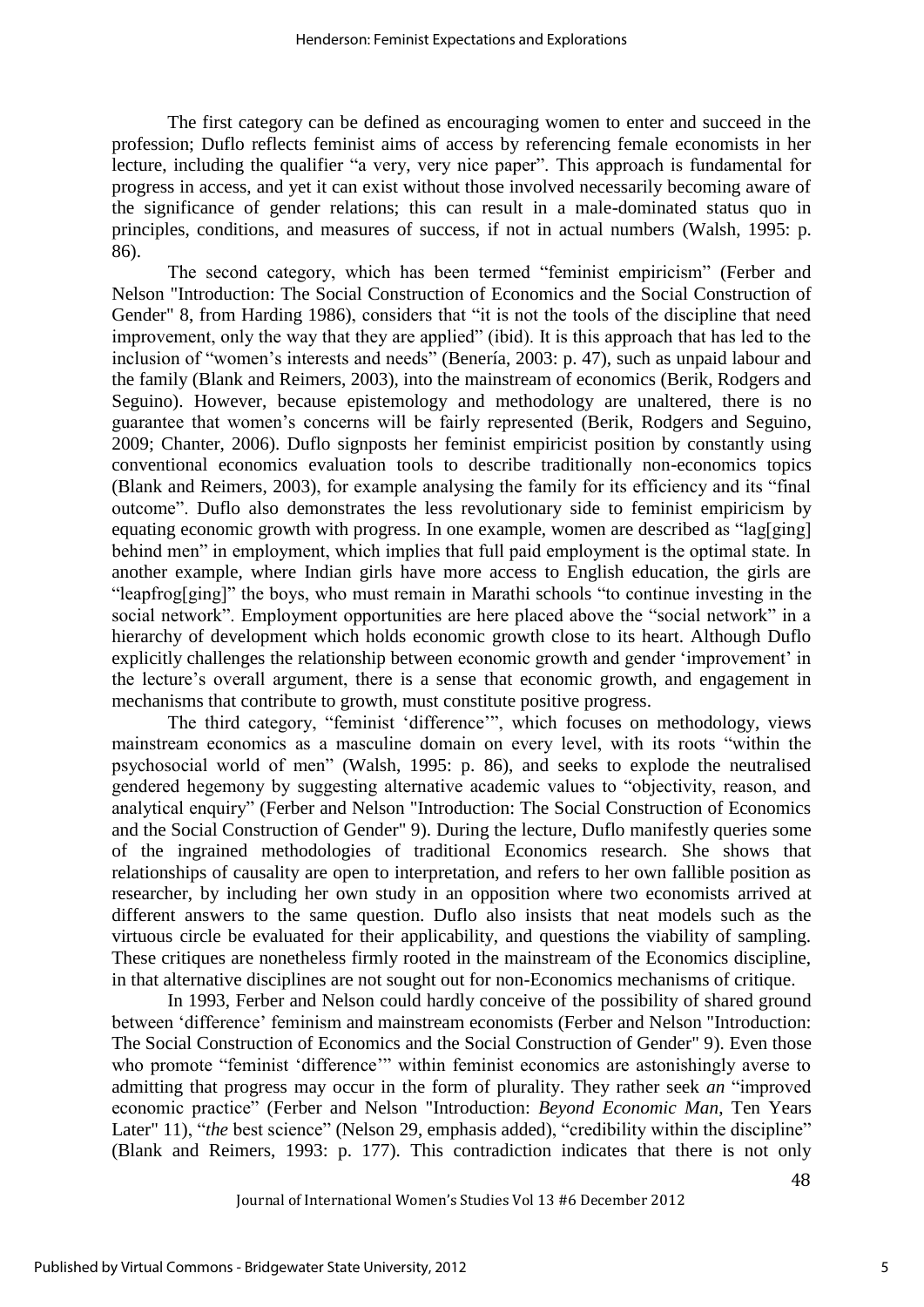diversity in the goals of feminism, but also in the motivations that feminist-economists have for embracing these goals. With the question of access to the profession, the justification can, for example, be based on arguments of efficiency or equity, and it may be internally or externally driven. "Feminist empiricism" can aim to reveal ways in which women can contribute to growth, or express the unfairness of their invisibilisation. Likewise, "feminist "difference"" may use the feminist lens to seek to establish "rigor" [\(Strassmann 1\)](#page-13-6), or to denounce "malestream academic values and practices" [\(Walsh 93\)](#page-13-10).

Aside from the numerous positions available within these three established categories, a fourth category is developing in feminist economics, as noted in the Berik et al. (2009) article in *Feminist Economics*. This category shows a de**-**homogenising awareness of gender, both in its intersection with "other types of inequality" [\(25\)](#page-12-4)**>,<** and in its inclusion of both women and men as gendered subjects. Duflo signposts this position throughout the lecture by referring to boys *and* girls, to "mums" *and* "dads": both genders are posited as potential agents of change. This gender awareness can be viewed as a positive move, in that the notion of gender as relational may appeal to those who would not wish to work within an overtly feminist framework. However, awareness is a static state which implies neutrality and shuts off further process, and may be seen as depoliticised [\(Unterhalter and North\)](#page-13-13). Duflo"s gender awareness at times misses steps that a more overtly feminist stance would necessarily include. For example, from a feminist perspective, the explanation of why women make better tea-growers, "because they have nimble fingers", there are many missing steps. These clauses should account for the biological and social construction of this statement, and, from a relational perspective, for the presence of men: "women have nimble fingers", "women are trained to have nimble fingers through the work they are expected to perform", "masculinity is contingent on not having nimble fingers', "women make better tea-growers". Duflo does not expose the interim explanatory steps, which would no doubt require a move into a more discourse-based methodology, away from the logic of Economics.

Asking an Economics lecture on gender if it is a feminist lecture has involved, in the first place, asking how the lecture reinforces its links with the discipline, and how the notion of gender conveyed adheres to the requirements of the discipline. The question of feminism in Economics has led to the fragmentation of the term in the singular, as the lecture adheres to aspects of each category of feminism in economics, as well as the more recent category of gender awareness. My initial reaction was that my expectation that the lecture would announce a feminist position had not been met. The result of this exercise in categorisation has been to revise my expectation that the *lecture* would be feminist: the lecture results from the development of ways to address gender within Economics, a development which is inseparable from, and yet is no longer necessarily identified with, the development of feminist thought and the feminist political agendas. I now move on to address my anticipation that the *lecturer* would be a feminist.

#### **The Lecturer: Academia Embodied**

A common mistake in the literature on lecturing is to view lectures as isolated events [\(Aarabi,](#page-12-5) 2007; [Exley and Dennick,](#page-13-0) 2004), and lecturers as selfless imparters of knowledge for the sole benefit of the audience [\(Brown,](#page-12-6) 1978; [Bligh,](#page-12-7) 1998; [Gaw,](#page-13-14) 2010; [Aarabi,](#page-12-5) 2007). The simple gesture of attending a visiting academic's lecture situates the audience member in a freeze-frame of these processes; the processes leading up to and away from the lecture are masked. Furthermore, the action of attending a lecture to learn from a proclaimed expert entails passive listening and absorption of information; the listener is not expected to interrogate the lecture for the ways in which authority is constructed and conveyed. In this section, I address the questions 'what is a lecture?' and 'what does a lecture involve?' by

Journal of International Women's Studies Vol 13 #6 December 2012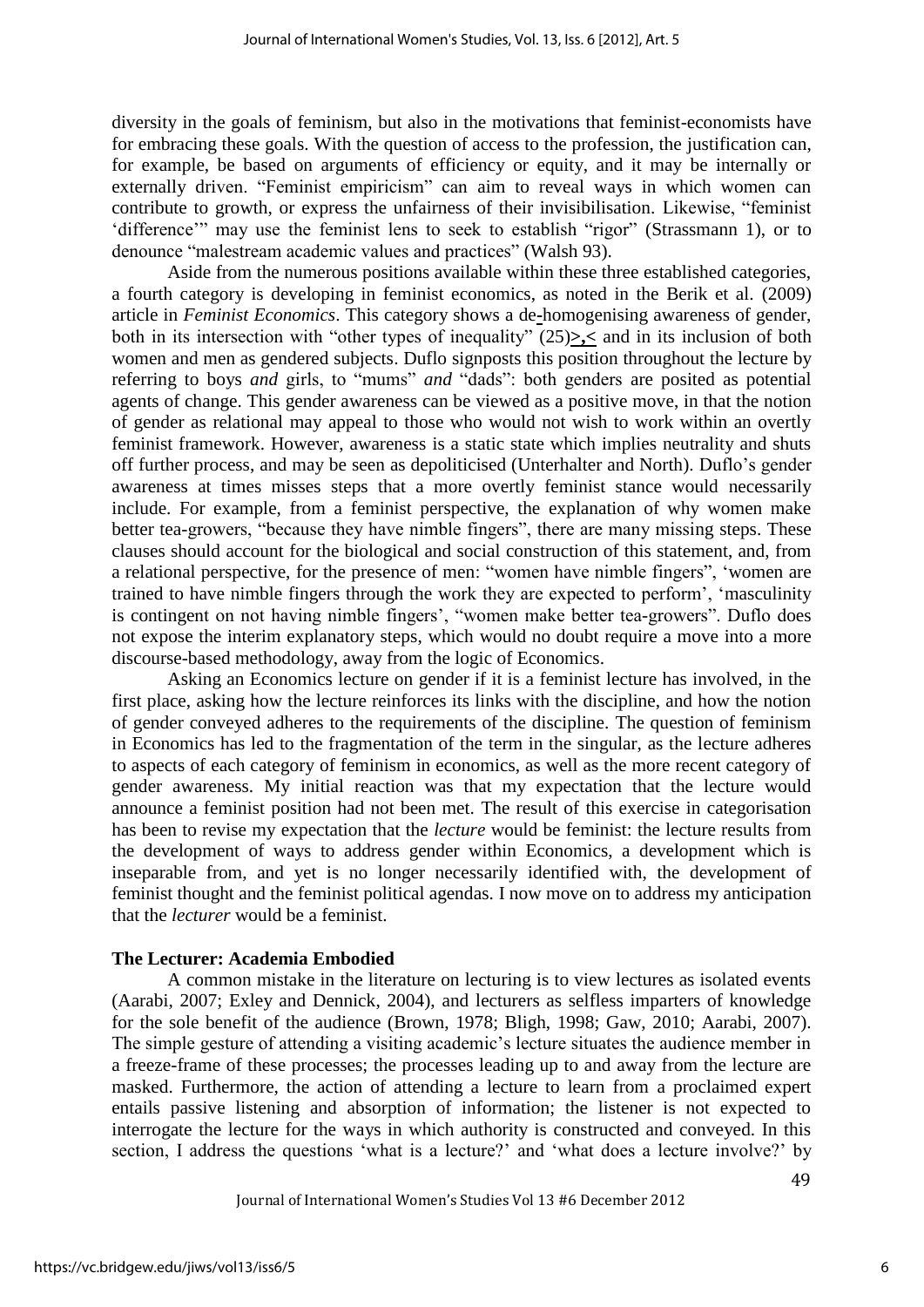situating the one-off lecture in the complexity of the ongoing processes, by asking how the lecturer is set up as an expert. In this discussion, I interrogate my expectation that Duflo would represent a feminist academic position.

One of the processes in question relates to the fact that both visiting lecturer and university have considered how the lecture will affect prestige. If the lecture takes place, it is because *the prestige-building aspect of the lecture is greater than or equal to the prestigedamaging aspect*, for both parties. Transactions and communications will have taken place to establish this relationship, and the outcome is indicative of the power-balance between lecturer and institution. If it is a great honour to welcome the lecturer to the institution, for example, the institution will have less control over the lecture, in terms of content or length. We can imagine the mechanisms that led to the organisation of the lecture: the administrative and logistical processes, the marketing and communications, the technical work and preparation of the venue. Why was Duflo chosen? Was this choice made by a declared feminist academic – in which case, does this tag the lecture feminist, regardless of Duflo"s stance? Did the labour involved in organising the lecture reflect the gender inequalities that Duflo expounds? I can only speculate about these questions; as a member of the online audience, I am too far removed from the context of the lecture to seek the answers. Furthermore, this analysis is positioned in the passive audience, where the audience member is cut off from the processes that have established the "one-off" nature of the lecture. I try to engage with these processes from this disempowering position, to see how the experience of the lecture changes by simply posing the questions.

The fact that the lecture is taking place with Duflo as the inaugurating speaker is evidence of ongoing processes of change in academia which we cannot banish at the door. In the case of the Bocconi lecture's prestige-balancing equation, it is an honour to welcome Duflo, but her case is more complex than this. She represents a contradiction, in that she is a woman, she became Professor of Economics at 29, and is still rather young to be an eminent keynote speaker. As a young**er** woman, she does not embody the status she holds in the traditional manner; this lecture is an opportunity to vindicate her status in performance, to become the keynote speaker through speaking. Duflo embodies the facet of feminist economics that aims to open the Economics Faculty doors to more women: the fact that Duflo is even standing on**-**stage is evidence of access feminism. This is a two-way process of becoming, where Duflo becomes the keynote speaker, and so opens up the possibility for the keynote speaker to become other young women.

One of the processes that we do witness in the lecture theatre is the tradition of introducing the speaker. The introduction, which generally roll-calls a speaker's achievements and accolades, taps into the prestige-balancing equation, in that the expertise of the lecturer is conveyed before the lecture begins. Maristella Botticini (Professor of Economics at the University of Bocconi) introduces Esther Duflo, aided by PowerPoint slides [\(Botticini\)](#page-12-8). The slides take us through a catalogue of awards and successes, from "tenured professor at age 29", to "Abdul Latif Jameel Professor of Poverty Alleviation and Development Economics, MIT". There is even a picture of Duflo's head on Superman's body: the visual representation of feminist empiricism! Botticini quotes Duflo's ethos: "a true human science – rigorous, impartial, a science of humans in its imperfections and complexities, humble and humane and generous". Not so long ago, this juxtaposition would have been considered oxymoronic. When Esther Duflo begins to speak, we have already formed an opinion of her, which is based on the academic identity with which we are presented in her biography, iterated by another academic voice. Even if we were previously unaware of Duflo"s academic prestige, we are now left in no doubt of the authority of the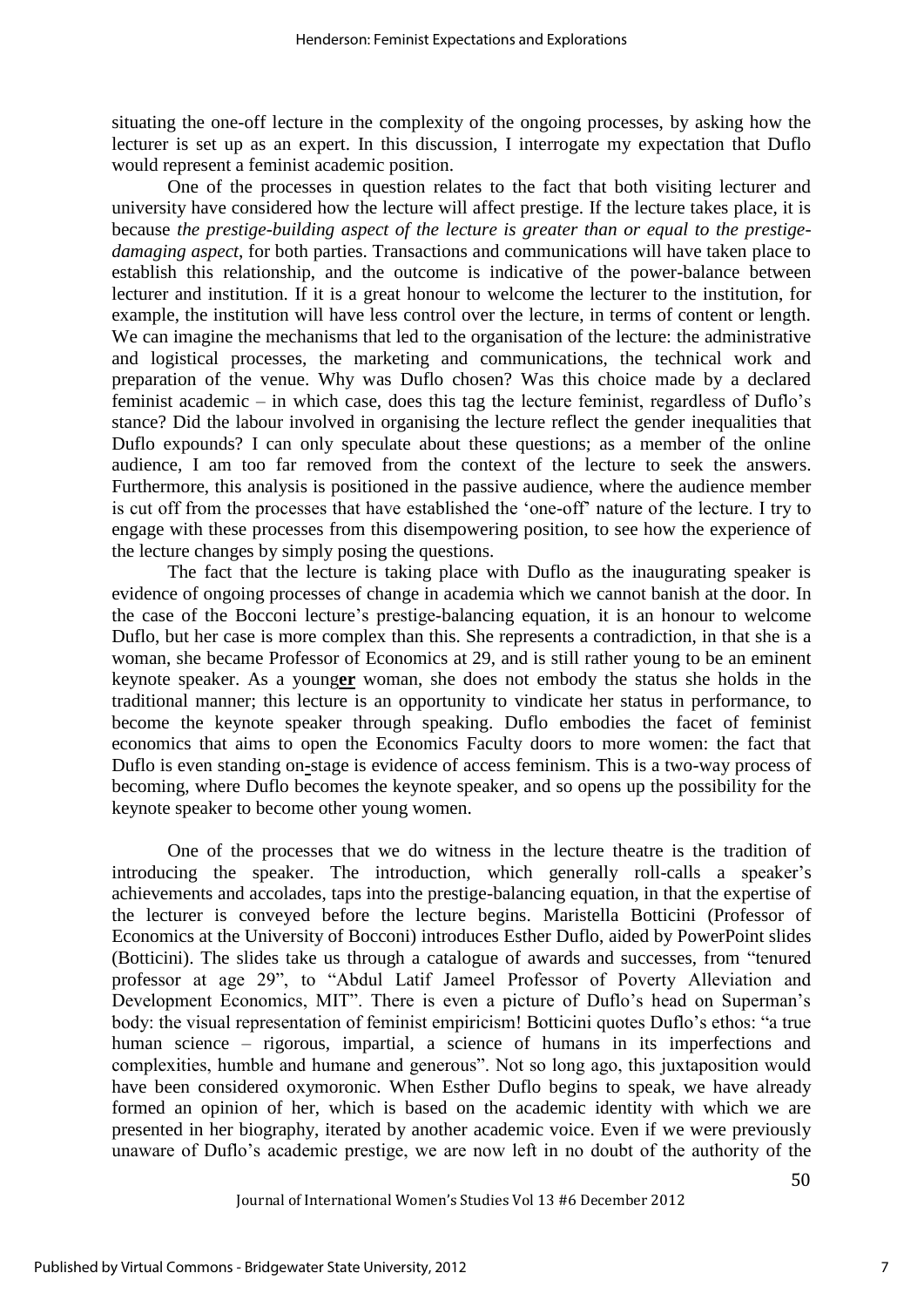speaker's voice. For Aarabi, "[t]he audience is...the means by which the lecture can succeed or fail" (5). An audience that is already persuaded of the brilliance of the lecture before it begins, is more likely to allow the lecture to "succeed". We have also already constructed an identity for Duflo, based on what she embodies. The assumptions we draw are derived from markers such as appearance, gender, age, accent. Lecturing on gender necessitates a certain amount of reflexivity, as the lecturer cannot avoid embodying her gender: Duflo by default must embody access feminism.

Now is it possible for a woman to lecture on gender without being a feminist? Blank and Reimers suggest that "[p]erhaps any woman who chooses to pursue a full-time career in a non-traditional profession such as economics should be considered to be a feminist, whether she identifies herself as one or not" (1993: p. [157\)](#page-12-1). This approach deprives the "woman" in question of agency in her identity: should Duflo be considered a representative of feminist academic work if she does not declare herself as such? Botticini does not present Duflo as a feminist; again, from the position of audience member, we do not know who provided the biographical information for Botticini to present, so we can only associate it with her voice. Duflo"s biography only presents gender as a research interest. Gender, or associated terms such as 'women', 'feminism', 'masculinities', can appear at different levels of an academic identity, so conceived through the introduction to a one-off lecture. A high level presence of gender in an academic identity might include the job title, or the name of the institution, where it is impossible to describe the professional role without mentioning a gender-related term. A lower level presence of gender would be editing of journals, publishing, projects, teaching, where there is more choice about which to include, and how to name them. At this level, the academic in question can provide biographical information for the introduction according to the context, or the introducer can edit the information. Research interests fall at a lower level; they can easily be changed according to the context.

The fact that gender only occurs in Duflo"s research interests, and yet she is able to pronounce an inaugural lecture on the subject, demands reflection on what it is that academics see as prestige-building in their academic identities, what it is that they do not see as prestige-building but wish to include on principle, and what could be prestige-damaging. This question is reflected in Blank et al (2003): "we *run the risk* of being labeled within the profession as economists who work on 'women's issues'" (165, emphasis added). Are those who include gender at the lower levels of their identity wishing to be seen as open to genderrelated work but not as "gender academics"? Through the juxtaposition of the lecture title with the biography and the embodied identity, Duflo physically and biographically represents progress in feminism of access for Economics, but is more resistant (or Botticini is more resistant on her part) to furthering the prestige of the gender-related academic identity. That Duflo does not embrace a feminist academic identity certainly contributed to my expectations. It is the key question of a generation: is the generation, whose comparatively easy success in academia is in part due to the staunchly political feminism of the previous generation, obliged to continue that political work and recognise the help it has received?

In lifting the veil of neutrality from the academic convention of introducing speakers, as well as the other processes that have led to the lecture event, we can take a more active stance as listeners, by asking what effect these processes have on our acquisition of knowledge. The lecture, as I go on to address in the final section, is a pedagogical medium that constructs itself as purely pedagogical; the context of the lecture, with the introduction, the disguised technical and physical labour of organisation, provides a physical space that encourages passivity. It is, however, this prescribed passivity that prevents the audience member from evaluating the lecture based on notions of power and authority, and identity. In my case, amongst the layers of passive listening, questions arose as to the combination of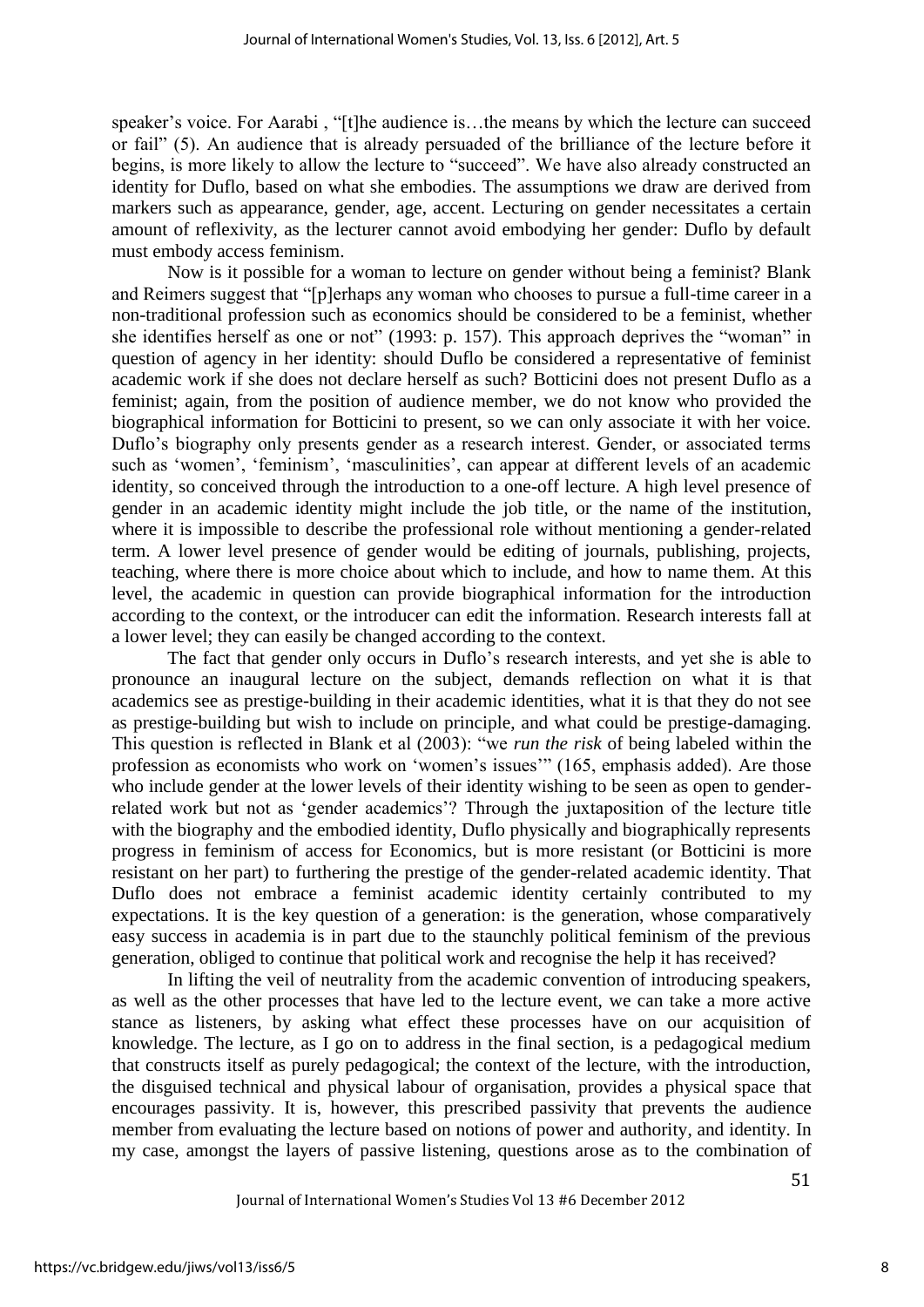young woman, with Professor of Economics, with lecture on gender. I am surprised to find the locus of my frustration in Duflo"s lack of reflexivity, when, as a member of a generation that is even further removed in time from the original Women"s Movement, I am far from thinking that a successful woman has only succeeded because of feminist work, and that she should acknowledge the work that has assured her success. On the other hand, I recognise that Duflo cannot avoid being positioned in the feminist/gender debate. By not voicing her position, she leaves her stance open to assumptions that are based on the very embodied identity that she is performing against.

#### **Lecturing: Interwoven Agendas**

Duflo is giving a *lecture*. As we saw with the opening quotations, the medium of lecturing and the way its properties are described are not neutral: the fact that Duflo is giving a *lecture* is already significant. Whilst the literature on the art of lecturing concentrates on the university lecture as a medium of instructing students, the discussions of successful lecturing can be applied to both forms. As a hallowed pedagogical institution, the lecture as a medium of education is ripe for feminist critique. In this final section of the paper, I bring the lecture and lecturer together to identify the ways in which the lecture form provides a structure for the authority of the lecturer"s voice. I pair critiques of the neutralising logic of Economics with my own critique of the neutralising form of the lecture that is suggested in the literature on lecturing, thus constructing a view of the Economics lecture. I show how the suggestions made in the literature on lecturing avoid any recognition of the use of the lecture form as a performance of academic identity, which can be termed the hidden agenda of lecturing.

Reasons for giving a lecture include (i) "communicating enthusiasm for the topic", (ii) "providing a structure or framework for the material", (iii) "tailoring material to the students" needs", (iv) "providing current information", and (v) "using another format is not viable" [\(Exley and Dennick, 2004: pp. 8-9, from Staffordshire University\)](#page-13-0). These reasons provide a comprehensive list of the pressures under which Duflo finds herself. As a prestigious visiting lecturer, lecturing on development and gender, Duflo will have attracted a diverse audience, including gender-averse economists, economics-averse gender people, development people and those who have come along with a general interest, who may be economics- *and* genderaverse. She has approximately one hour to make progress in the popularity of the domain (i). She is providing a framework for material that has not traditionally been combined (ii). She has a varied audience to whom it is difficult to tailor the lecture (iii). She must demonstrate that the subject is cutting-edge (iv). The only way she can do all of this as a famous visitor, in person, is in the lecture format (v). Furthermore, in the literature on lecturing, the lecture is seen as less than ideal for "attitude change, development of thinking and problem solving" [\(Edwards, Smith and Webb, 2001: p. 4, from McKeachie,](#page-13-15) 1999; [Bligh,](#page-12-7) 1998).

In the literature on the art of lecturing, there are commonalities between the different authors as to what a lecture should include, how it should be structured. A lecturer should be aware of the aims and learning objectives/outcomes of the lecture [\(Exley and Dennick,](#page-13-0) 2004; [Bligh,](#page-12-7) 1998; [Gaw,](#page-13-14) 2010), the lecture should have a clear structure which suits the nature of the content [\(Exley and Dennick,](#page-13-0) 2004; [Brown,](#page-12-6) 1978), the structure should be clearly signposted [\(Gaw,](#page-13-14) 2010; [Exley and Dennick,](#page-13-0) 2004). These unselfconsciously unselfinterrogatory instructions, which reveal the assumption of an objective truth to be imparted, can be unpacked to reveal the underlying criteria for a successful lecture. In this framework, plurality of meaning could only be construed as confusion and misunderstanding, and would therefore be attached to a notion of failure on the part of the lecturer. If the student exited the lecture hall having constructed her own notion of the objectives of the lecture, then the learning outcomes would not be correctly suited to the intended learning objectives of the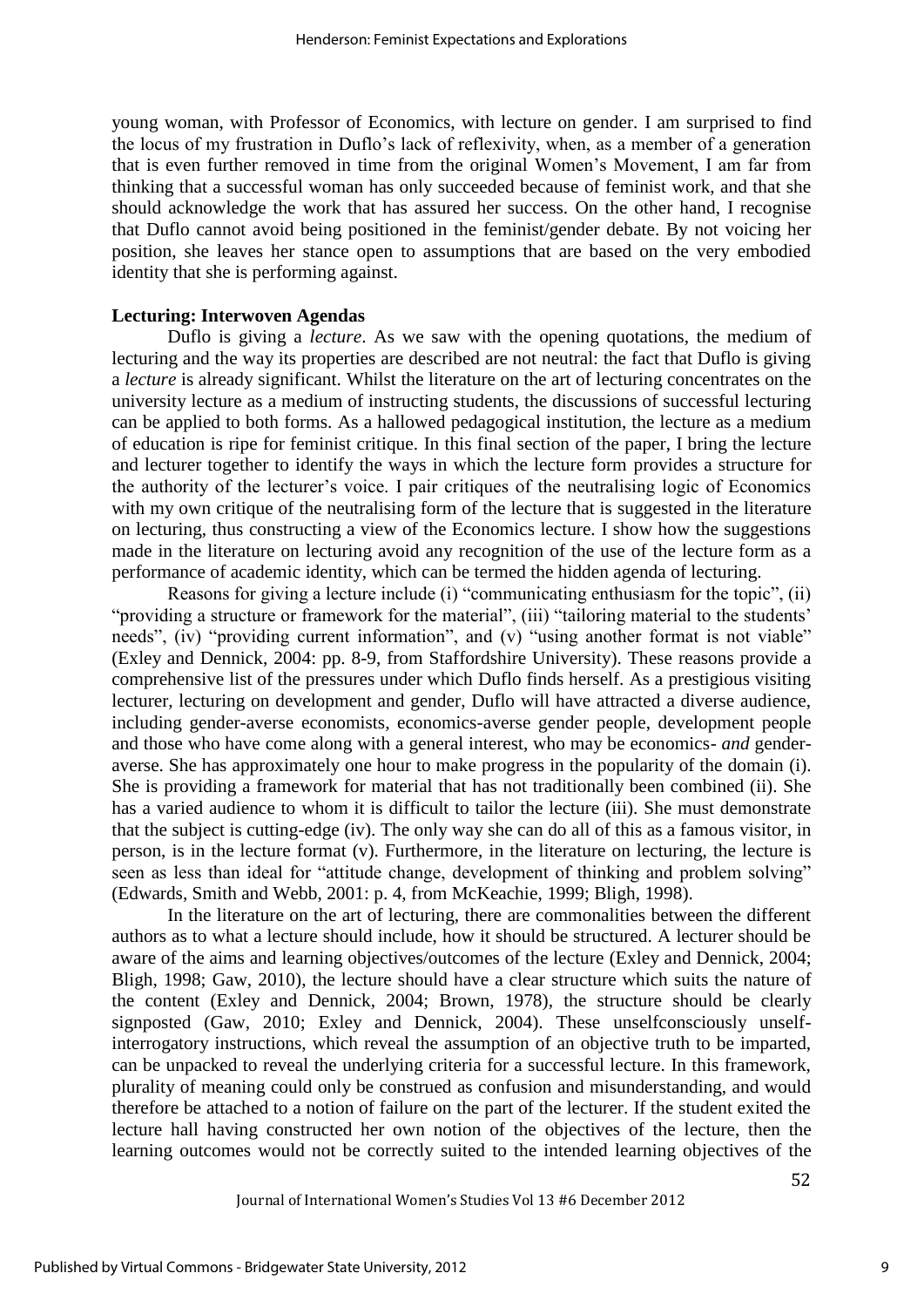lecture. If the student retained an explanation as an example of a notion, or an example as an explanation, this would be the result of inadequate signposting. The recommended strategy is to "Tell them what you"re going to tell them. Tell them. Tell them what you"ve just told them" (Exley and Dennick, 2004: p.45). In this approach, there is a single correct interpretation, where the listener is able to equate the "told" with information imparted during the "telling".

Duflo clearly states her lecture aims: to show the relationship between development and gender equality, to assess the strength of the relationship, to evaluate the possibility of a virtuous circle. She uses the "Rule – e.g. – rule" technique [\(Bligh, 1998: p. 91\)](#page-12-7) to structure the lecture: she follows a pattern of alternating the explanation of the virtuous circle with examples. Towards the end of the lecture, however, Duflo refers to her "section on development" and "section on empowerment". For me, this "told", the existence of these two clear sections, was not in fact obvious during the "telling": the "told" has a retrospective influence over the organisation of the "telling". The importance of signposting [\(Exley and](#page-13-0)  [Dennick,](#page-13-0) 2004) or "verbal signals" [\(Bligh, 1998: p. 104\)](#page-12-7) is related to the overt lecture structure and the lecture objectives. Duflo constantly signposts the progression through the lecture structure, from "so let's start with" to "well let me now conclude". These signposts do help the listener to follow the complex windings of Duflo"s argument, but they also help the listener to not be distracted by the matrix of other signposts that surreptitiously guide the listener through Duflo"s hidden objectives. The sheer extent of verbal signalling ("firstly", "for example") indicates that the lecture is more complex than the signposted structure lets on.

McCloskey, in the seminal work *The Rhetoric of Economics* , carries out literary analyses of economics texts to investigate how, and why, economics writing is presented as an objective science. In an analysis of a 1961 paper by Muth, McCloskey concludes that "[t]he official rhetoric of the paper allows no room for anything but unanimous assent" (1985: p. [100\)](#page-13-16). This statement could equally be applied to the recommendations for a successful lecture, such as "what I expect the student to be able to know…or what attitude they should have by the end of the lecture" [\(Gaw, 2010: p. 44\)](#page-13-14), where "unanimous assent" is also a requirement, as with the "tell them" approach. Here we see a crossover between the lecture as medium of instruction, and the academic discipline of Economics. Bligh, in his work *What's the Use of Lectures?*, defines "lecture objectives" as "exclud[ing] asides and detail used for arousing interest" (1998: p. [89\)](#page-12-7). Nelson, in her feminist economics article entitled "The Study of Choice or the Study of Provisioning?", critiques the subordination of more "intuiti[ve]" knowledge in economics: "the formal model is generally considered to be the substance of the talk, the rest merely supplementary material" (Nelson, 1993: p. [31\)](#page-13-12). The latter critique could have been written of the Bligh text, where the "asides and detail", rather than being "merely supplementary", can rather be construed as a viable form of explanation.

The analytical techniques used to expose neutralising behaviour in economics can, then, be directly transferred to the literature on the art of successful lecturing. In a case of neutralising behaviour, power lies with those who are aligned with the norms. We, as passive members of the audience, can reclaim agency in interpreting the information presented by seeking the hidden objectives of the lecture, which are equally necessary for the lecture's "success". The lecture is wielded by an academic with both an academic and an embodied identity. Transmitting knowledge is never the only agenda of the lecturer, who takes her own personal agenda into the lecture hall, including her standing, politics, and position in the prestige-building equation discussed above.

The literature on lecturing assumes that all facets of the lecture are connected with the lecture objectives, and thus invisibilises the lecturer, preventing the recognition of agency

Journal of International Women's Studies Vol 13 #6 December 2012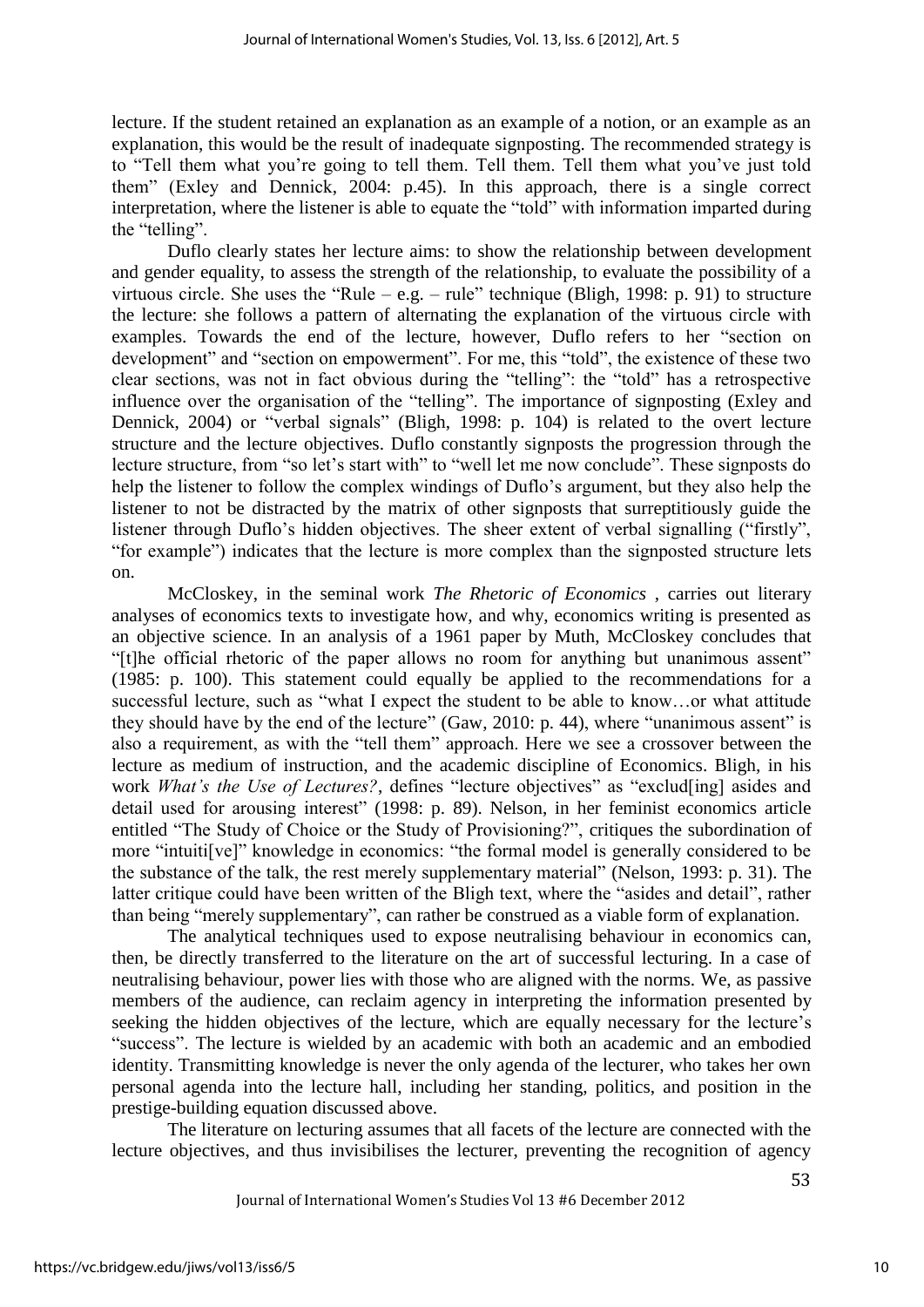and/or exploitation of power structures. Detail is seen as a danger to the lecture's success: "the lecturer should attempt to minimize the amount of detail… The more the lecturer teaches, the less [the audience] will understand" [\(Exley and Dennick, 2004: p. 51\)](#page-13-0). This conception of detail ignores the possibility that the lecturer may occasionally include a display of scholarly expertise, for example, simply in order to impress those present. Bligh assumes that anything which distracts from the "point" will be damaging to the success of the lecture, and includes "ambiguity, amount of information in a sentence, extent of redundancy" in his list of undesirables (1998: p. [109\)](#page-12-7). Any of these three anti-tropes could be used deliberately by the lecturer to speak to the hidden agenda. After all, it will be in Duflo's interest to take full advantage of the opportunity both to assert her academic identity and to downplay any negative connotations her embodied identity may have.

Duflo situates the lecture in an economics genealogy that begins with Sen, and she situates herself in this genealogy by referencing her own work, thus engaging in a process of self-canonization. She also seems to have the objective of protecting the conventional economist"s role, and thereby her own, from contamination: she defines the economist, and therefore herself, as bearing no responsibility for certain debates in the domain of development work. On the one hand, an economist is not a "policy-maker":

"As economist, I don"t feel like I […] should make a judgement as to whether we prefer water or schools – policy-makers can do that"

On the other hand, an economist does not become involved with "political preferences":

"So this is a first argument which, as economist, I would find no reason to argue in any way. This is political preferences."

This self-positioning action directly relates to the academic identity discussion above. Duflo uses her position of power to freeze her academic identity as an Economist, overruling hybridity (gender?) with securely demarcated roles. This position resists the branding of "gender academic" to which the young woman plus gender lecture combination calls.

In the example of the visiting academic's one-off lecture, more emphasis is placed on the hidden agenda than a university lecture series that forms part of a curriculum. The pressure to succeed is greater for the one-off lecture, and the opportunity to make an impression on a more diverse and more powerful audience is an invitation to the lecturer to wield sophisticated subtexts of the performance of expertise and authority. The form of the lecture, in tandem with the Economics discipline, creates an atmosphere where the audience member is not expected to question the subtext. In interrogating the mechanisms by which the Economics lecture imposes a passive listening position on the audience, we take a more active stance in learning from both the information provided, and the way we are persuaded of its import.

#### **Conclusion**

I began this paper with questions regarding the lecture as a medium of instruction that sprang from my reaction to Duflo's inaugurating lecture for the annual Bocconi lectures. As I have showed, the lecture does not begin – or end – with the lecturer's utterance. To situate the lecture in a wider context of power relations entails a resistance to the normalised conventions of academia. By asking how the lecture came to take place, how the lecturer came to be on**-**stage, we expose the way in which neutralised and normalised structures and activities can reinforce dominant modes of knowledge production and dissemination.

Journal of International Women's Studies Vol 13 #6 December 2012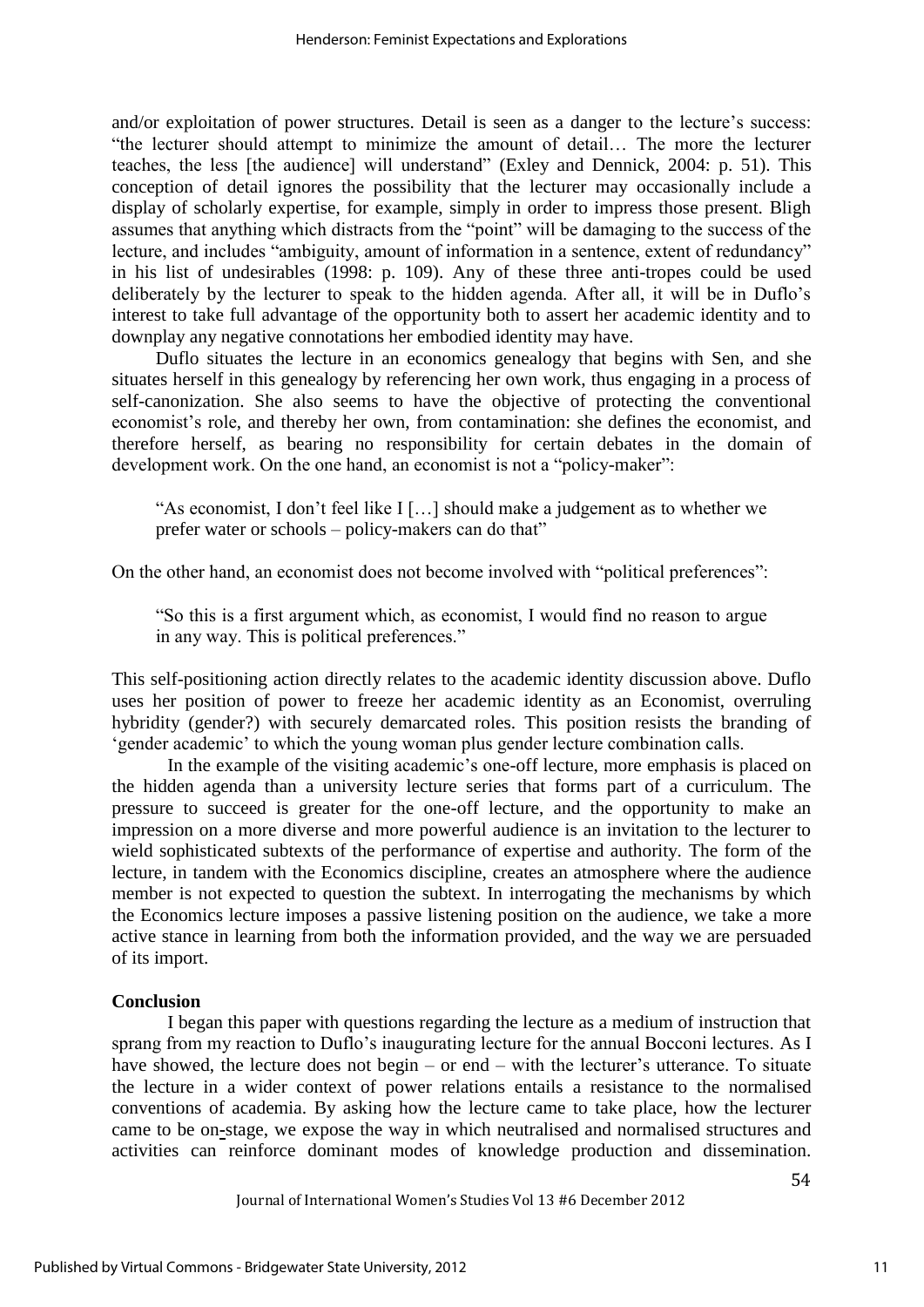Recognising the prescribed passivity of the audience in the lecture context is the first step to reclaiming the normalising processes and utilising them. Positions of power, such as the status of the visiting academic's lecture, when gained, can be utilised to shape further opportunity: further keynote speakers, increased acceptability of gender-related academic identity, shifted canons.

I have explored my initial reaction to the lecture in terms of the combination of the young woman, the Economics academic, and the gender-themed lecture. Using the categories of feminism in feminist economics as a springboard, I have accounted for the complexities of a feminist position in the Economics domain. In terms of access feminism, Duflo performs her academic identity with an ease that would have been impossible until recently. In so doing, she creates the template for other young female academics to gain status; Duflo also contributes to the canonisation of other female Economists. During the lecture, Duflo moves seamlessly between formerly women-only concerns and conventional economics subjectmatter, thus demonstrating, but never signalling, the feminist empiricist position. With regards to the "difference" position, we have seen that Duflo frequently interrogates methodologies that claim objectivity, without ever leaving the Economics discipline. Duflo can be said to embrace a gender-aware position, a more recent development in feminist economics: she discusses men as well as women, and in her lecture men and women are fully implicated in both private and public spheres. In many ways, Duflo"s lecture can be heard as a catalogue of the success of feminism in infiltrating the Economics discipline. It can also be heard as a product of the mainstreaming of feminist questions into a more neutral and depoliticised form of gender, where the work of feminism is forgotten or banished to a past era. These two hearings occurred simultaneously for me, as a recognition of the obligation for a woman who performs an academic identity to be reflexive about positions of power, and as a recognition of the unfairness of the perpetuation of this expected obligation.

## **References**

- <span id="page-12-5"></span>Aarabi, Parham. *The Art of Lecturing : A Practical Guide to Successful University Lectures and Business Presentations*. Cambridge: Cambridge University Press, 2007. Print.
- <span id="page-12-0"></span>Beebee, Thomas O. *The Ideology of Genre : A Comparative Study of Generic Instability*. University Park: Pennsylvania State University Press, 1994. Print.
- <span id="page-12-3"></span>Benería, Lourdes. *Gender, Development, and Globalization : Economics as If People Mattered*. New York ; London: Routledge, 2003. Print.
- <span id="page-12-4"></span>Berik, Gunseli, Yana van der Meulen Rodgers, and Stephanie Seguino. "Feminist Economics of Inequality, Development, and Growth." *Feminist Economics* 15.3 (2009): 1-33. Print.
- <span id="page-12-2"></span>Blank, Rebecca. "What Should Mainstream Economics Learn from Feminist Theory?" *Beyond Economic Man : Feminist Theory and Economics*. Eds. Ferber, Marianne A. and Julie A. Nelson. Chicago ; London: University of Chicago Press, 1993. viii, 178 p. Print.
- <span id="page-12-1"></span>Blank, Rebecca, and Cordelia Reimers. "Economics, Policy Analysis, and Feminism." *Feminist Economics Today : Beyond Economic Man*. Eds. Ferber, Marianne A. and Julie A. Nelson. Chicago ; London: University of Chicago Press, 2003. ix, 209 p. Print.

<span id="page-12-8"></span><span id="page-12-7"></span>Bligh, Donald A. *What's the Use of Lectures?* 5th ed. Exeter: Intellect, 1998. Print. Botticini, Maristella. "Esther Duflo." (2010). Print.

<span id="page-12-6"></span>Brown, George. *Lecturing and Explaining*. London: Methuen, 1978. Print.